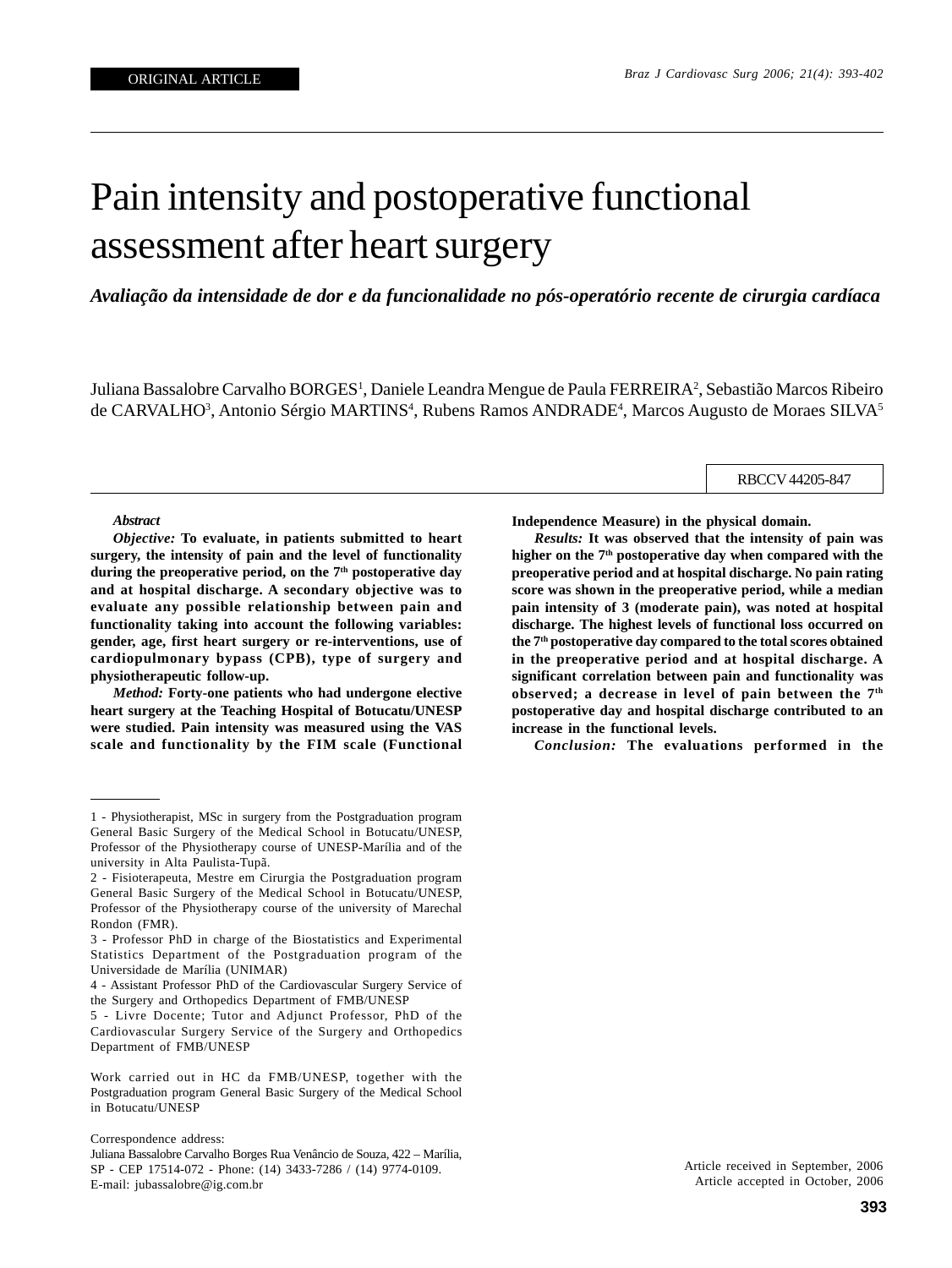**preoperative period provided predictable results. The evaluations carried out on both the 7th postoperative day and at hospital discharge enabled a classification of patients according to their functional gain or loss, which contributed to identify those who require more care and training of their abilities.**

*Descriptors:* **Cardiac surgical procedures. Pain. Pain, postoperative. Pain measurement. Rehabilitation.**

#### *Resumo*

*Objetivo:* **Avaliar a intensidade de dor e o nível de funcionalidade em pacientes submetidos à cirurgia cardíaca nos períodos pré-operatório, 7º pós-operatório e alta hospitalar, relacionando-os entre si. Relacionar funcionalidade com: sexo, faixa etária, primeira cirurgia cardíaca ou reoperação, uso de circulação extracorpórea (CEC), tipo de cirurgia e acompanhamento fisioterapêutico.**

*Método:* **Foram estudados 41 pacientes que realizaram cirurgia cardíaca eletiva por toracotomia médio-esternal (TME) no HC da Faculdade de Medicina de Botucatu/UNESP. A intensidade de dor foi avaliada pela escala de VAS e a** **funcionalidade, pela escala MIF (medida de independência funcional) no domínio físico.**

*Resultados:* **A intensidade de dor mais elevada foi no 7º pós-operatório comparado com os momentos pré-operatório e alta. No pré-operatório, não houve índice de dor; na alta, a intensidade mediana foi 3 (dor moderada). Os níveis mais elevados de perda funcional ocorreram no 7º pós-operatório, quando comparados com os escores totais do pré-operatório e da alta. Verificou-se correlação significativa entre dor e funcionalidade, demonstrando que o decréscimo do nível de dor entre o 7º pós-operatório e a alta contribuiu para a elevação dos níveis funcionais.**

*Conclusão:* **As avaliações realizadas no pré-operatório proporcionaram resultados preditivos a serem alcançados. As avaliações realizadas no 7º pós-operatório e na alta possibilitaram a classificação dos pacientes de acordo com perdas e ganhos, indicando aqueles que necessitavam de maior cuidado e treinamento em suas capacidades.**

*Descritores:* **Procedimentos cirúrgicos cardíacos. Dor. Dor pós-operatória. Medição da dor. Reabilitação.**

## **INTRODUCTION**

Technological advances have provided improvements in the results of treating cardiovascular diseases. However, there is a necessity to know the effectiveness of these interventions. Among the aspects to be considered, pain and functionality of the patient in performing day to day activities have been highlighted [1, 2].

In heart surgery, postoperative pain is considered an important result to assess the physical and psychological damage in patients. Due to the subjective nature, the use of questionnaires and score systems are necessary to estimate a precise measurement [3-5].

In the assessment of pain, scales organized in categories are utilized: numerical scales of verbal descriptions, nonnumerical graphical representations and visual analogies (VAS) [6]. In heart surgery the VAS scale is the most utilized [2,3,7]. Walther et al. [2] evaluated pain and stressed that postoperative pain and the quality of life are important results necessary in order to know and to assess the physical and physiological harm to patients and to achieve a better recovery.

The quality of life related to day-to-day activities has made quantifying changes in capacity linked to human functions using scales that measure functional independence of very much interest. This assessment, apart from being objective in the treatment plan, provides a better understanding of the difficulties of individuals [8, 9]. Among the most commonly used scales are: Bartel's index and the Functional Independence Measure (FIM) [10].

FIM was validated in Portuguese by researchers from the Rehabilitation Medicine Service in HC-FMUSP [11]. The FIM scale is organized by classifying the patient's ability to perform activities independently versus his need for assistance from another person or an adaptation resource. If help is necessary, the scale quantifies this need [10, 12,13].

Many studies were carried out using the FIM scale [8,14- 16], but in heart surgery few have been performed among which, one by Sansone et al. [17] assessed patients involved in heart surgery rehabilitation programs and demonstrated the validity of the instrument.

In heart surgery, recovery is tied to rehabilitation. Physiotherapy has its efficacy reported in publications, mainly in its approach to respiratory problems, an important problem in the postoperative period [18, 19]. But, there has still been very little discussion related to possible changes of functionality in these patients [20].

Due to the knowledge of possible postoperative complications, there is a necessity to measure functionality in the pre- and post-operative periods in order to understand the dynamics of the therapeutic process and to interfere when necessary, not allowing a functional limitation to occur. Motor functional capacity is one relevant aspect during recovery after heart surgery, because changes in the physical well-being of the patient cause changes in other areas of his life [19, 20].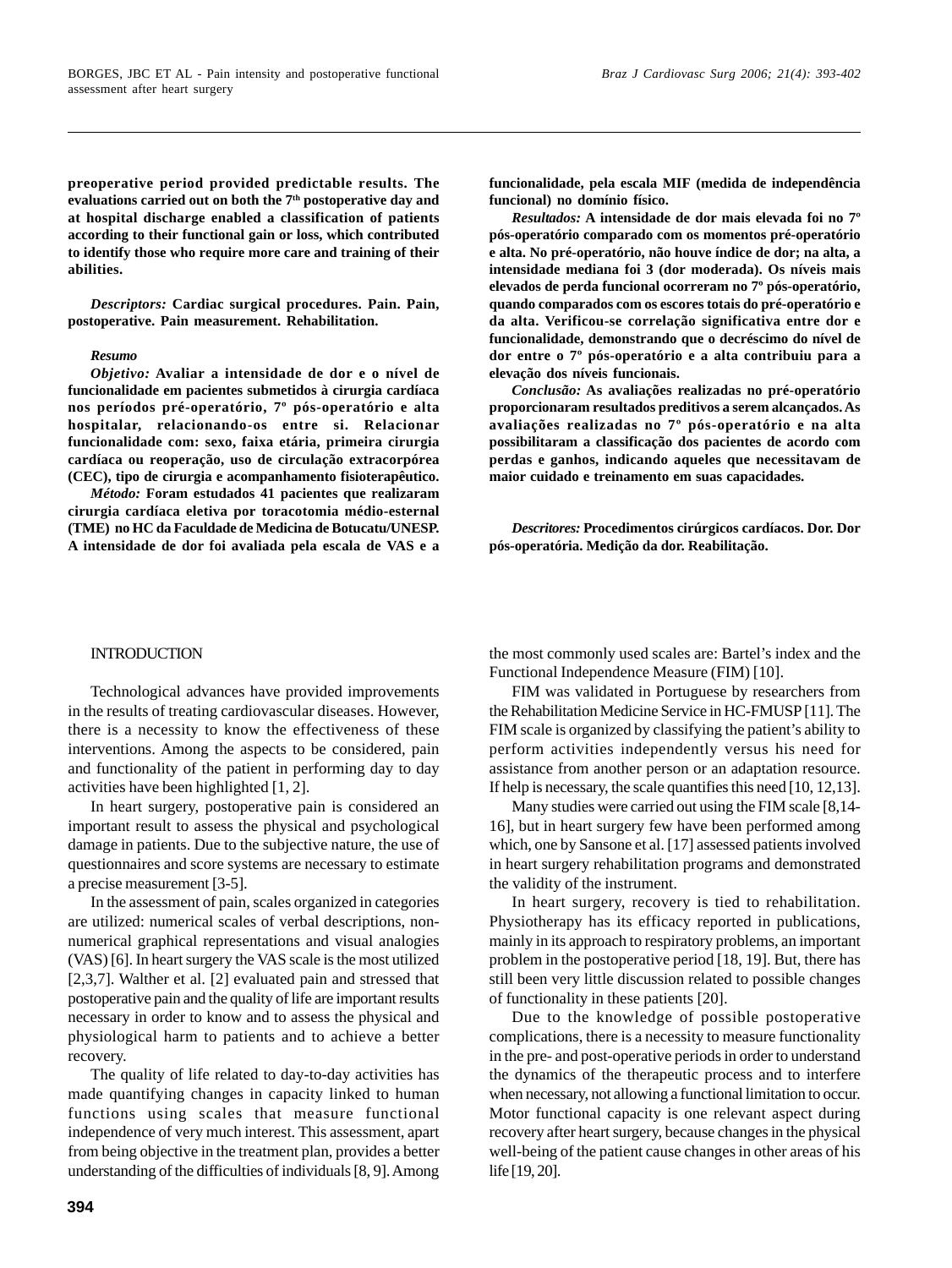The quality of life is directly linked to recovery after heart surgery, in particular in the physical dimension. According to the studies of Nielsen et al. and Myles et al. [21], the indicator of a low quality of life after heart surgery is an incomplete recovery of the functional state whilst in hospital.

The present study is justified as there are few scientific data that assess pain intensity and functionality; it tries to illustrate the current consensus in highlighting the clinical relevance of the information obtained by instruments capable of adequately assessing the impact and the quality of interventions in heart surgery.

The goal of this study consisted in assessing pain intensity and the functional level of patients submitted to heart surgery in the preoperative period, on the  $7<sup>th</sup>$ postoperative day and at hospital discharge and comparing these three periods.

The relationship between functionality and gender, age, first heart surgery or reoperation, use of cardiopulmonary bypass (CPB), type of surgery and physiotherapeutic followup was assessed.

## **METHOD**

This research is characterized by being a study of experimental groups composed of individuals submitted to elective heart surgery on the cardio-thoracic ward in the Hospital das Clinicas of the Medical School of Botucatu (FMB/UNESP). The consecutive patients were studied, according to inclusion and exclusion criteria, in the period from June 2002 to March 2003. The study was submitted to and approved by the Ethics Research Committee of the Institution (HC-FMB/UNESP).

#### **Patients**

Forty-one heart disease patients, 31 with coronary diseases and 10 with valve diseases, submitted to elective heart surgery and who agreed to participate by signing consent forms were included in the study. These patients were submitted to on-pump and off-pump procedures. Their ages ranged from 20 to 84 years with a predominance in the 50- to 69-year age range; 16 (39.0%) patients were women and 25 (61.0%) were men. Patients submitted to emergency surgery, incapable of completing the questionnaire and those that evolved with the necessity of intra-aortic balloons, mechanical ventilation of more than 24 hours and death were excluded.

## **Procedure**

The patients were submitted to assessment on three occasions: preoperative period (PO),  $7<sup>th</sup>$  postoperative day  $(7<sup>th</sup> PO)$  and at hospital discharge (HD). The  $7<sup>th</sup>$  Postoperative day and hospital discharge was also established as criteria of data collection to study a peculiar characteristic of this sample. It was observed in a pilot study that, although patients received hospital discharge on the  $7<sup>th</sup>$  postoperative day, some remained in the hospital due to transportation problems, so, hospital discharge occurred after the  $7<sup>th</sup>$  PO.

At each stage, the application of specific scales was made to assess pain and functionality. The patients were classified according to the type of surgery, use or not of CPB, whether it was the first heart surgery or reoperation and physiotherapeutic follow-up.

To classify patients in the physiotherapeutic follow-up there was no interference in the normal hospital routine; only procedures performed by physiotherapists were considered. In the study period, the patients were classified as routine (considered five months with physiotherapy follow-up performed by the Physiotherapy Service of the Hospital das Clinicas – FMB, when requested by the doctor) and non-routine (considered four months, with physiotherapeutic follow-up performed by trainee physiotherapists from the heart surgery service, without any specific request from the doctor as the physiotherapist was present during all the day).

#### **Primary evaluation variables: pain and functionality**

Pain intensity was evaluated using the VAS scale [5-7]. In the evaluation, the patient observed the front of a ruler and with a pencil marked an indication of his pain; afterwards, the researcher recorded the point marked in centimeters shown on the back of the ruler, thereby identifying a numerical value for the intensity of pain felt by the patient.

To analyze the level of pain on the VAS scale, the classification of intensity according to Borg [23] was adopted:  $0.5 - 1.9$  = very weak;  $2.0 - 2.9$  = weak;  $3.0 - 4.9$  = moderate;  $5.0 - 6.9$  = strong;  $7.0 - 9.9$  = very strong and  $\geq 10$ extremely strong.

Functionality was assessed using FIM, a scale that aims to measure what the individual really does, independent of the diagnosis, producing effective scores of incapacity and not of deficiency [11,12,14].

An adaptation of the FIM scale was utilized, considering the performance of abilities in day-to-day activities related to the motor functional capacity (Annex 1), according to Myles et al. [22] who suggested and applied changes to the scale depending on the group of patients. Oden et al. [15] believed that the motor dimension was more appropriate to assess the day-to-day activities.

Organization of the adapted scale was achieved during the application of the pilot project, after discussions with qualified professionals from healthcare services and physiotherapists, verifying measurement properties of the instrument in respect to the proposed objectives and necessities observed in the profile of patients, following the methodological guidance suggested by Ferraz [20] and Pimenta [5].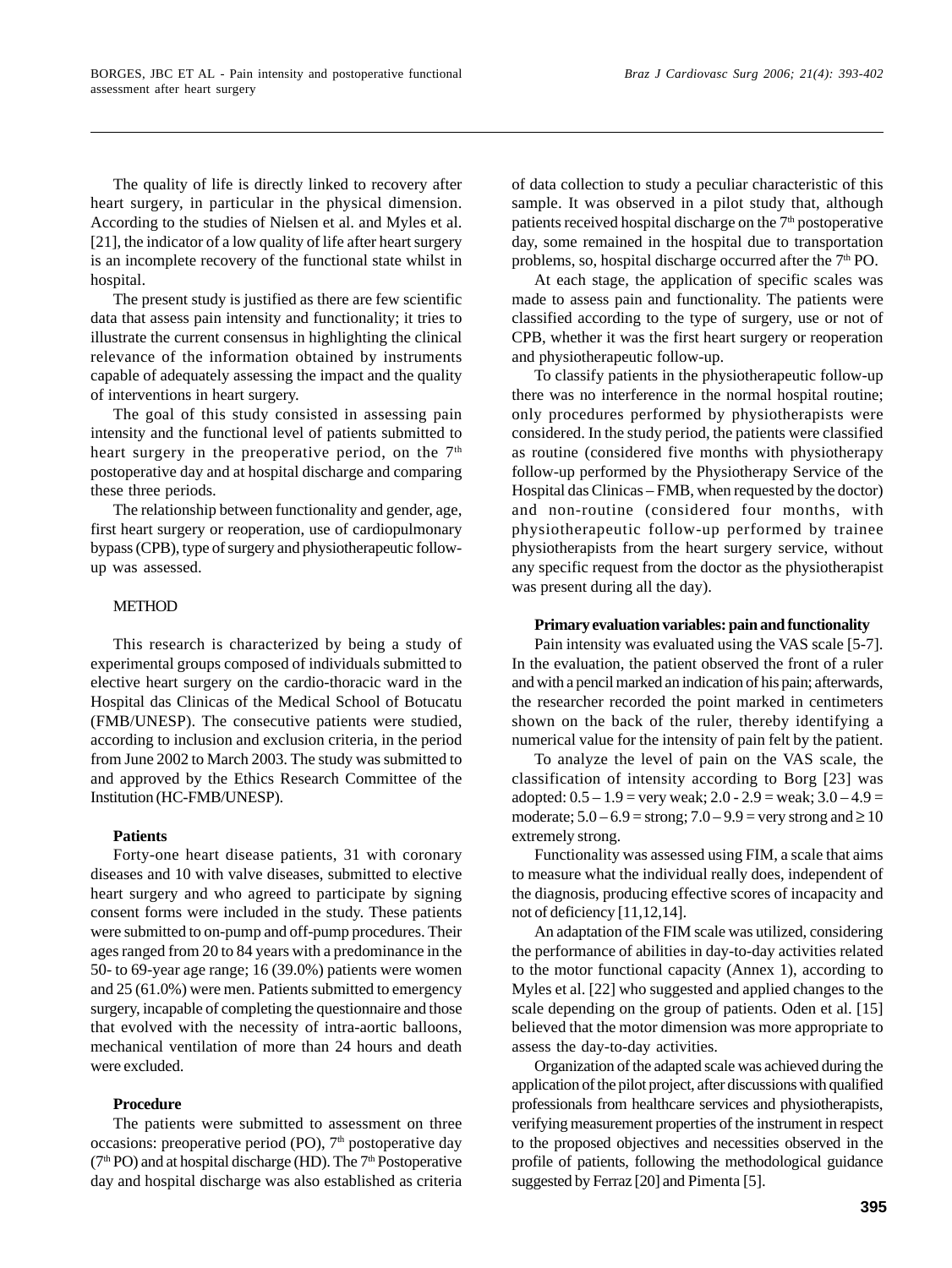Annex 1. adapted scale of Functional Independence Measure (FIM)

| <b>CATEGORIES</b>        | PREOPERATIVE 7th PO DISCHARGE |  |
|--------------------------|-------------------------------|--|
| PERSONAL CARE            |                               |  |
| Feeding                  |                               |  |
| Self-care                |                               |  |
| bathing                  |                               |  |
| Clothing upper trunk     |                               |  |
| Clothing lower trunk     |                               |  |
| Internal hygiene         |                               |  |
| MOBILITY/TRANSFERENCE    |                               |  |
| hed / chair /Wheel chair |                               |  |
| hathroom                 |                               |  |
| Shower bath/ bath-tub    |                               |  |
| Movement                 |                               |  |
| Walking / Wheel chair    |                               |  |
| stairs                   |                               |  |
| TOTAL                    |                               |  |

The adapted FIM scale was organized in three categories: Personal Care, Mobility/Transferences and Movement. The functional activities of each item were marked in relation to the degree of dependence using scores between 1 and 7, establishing a possible total range of between 11 and 77. This points system is stipulated by the scale through an equivalence in functionality according to the Portuguese version of the "Guide for using the Uniform Data System for Medical Rehabilitation – version 3.0" , as described in Annex 2.

LEVEL EQUIVALENCE IN FUNCTIONALITY

| <b>Complete independence:</b> all the task that involves an |
|-------------------------------------------------------------|
| activity is performed with safety, without modifications    |
| or helpful resources, in reasonable time                    |
|                                                             |

- **Modified independence:** able to perform tasks with help, needing more time, but performing with safety and totally independent 6
- **Supervision:** individual needs only supervision or verbal commands or models to make the task without necessity of touch and help is only in the preparation of the task when necessary. 5
- **Minimum assistance:** need a minimum quantity of assistance, a simple touch, making it possible the perform the activity (perform 75% of the effort necessary in the task) 4
- **Moderate assistance:** needs a moderate amount of assistance, more than simply touching, (do 50% of the effort necessary in the task) 3
- **Maximum assistance:** utilizes less than 50% of the effort necessary to complete the task, but does not need total help.  $\mathfrak{D}$
- **Total assistance:** total assistance is necessary or the task is not performed. Utilizes less than 25% of the effort necessary to make the task. 1

To evaluate the functional loss the following equation was utilized:

 (initial functional score - last functional score)  $FL\% =$   $\times 100\%$ (initial functional score)

The application of the VAS and FIM scales was made by the same interviewer directly with the patient without influence of other people on three different occasions. There was a prior period to understand and to train about the scale and to perform a pilot project.

## **Statistical analysis**

Due to the nature of the variables, the nominal results (counts) were summarized using absolute and numerical frequencies and percentages and median (Md) and interquartile intervals ( $IIQ = Q_3 - Q_1$ ), means and standard deviation [24].

Friedman's test [24] was used for comparisons among the three dependent groups [24].

To evaluate the degree of interrelationships between functional loss and pain the Spearman's correlation coefficient was calculated and the following criteria for the correlation were adopted: i) null:  $r_s = 0$ ; ii) weak: 0<0.3; iii) regular:  $0.3 \le r_s < 0.6$ ; iv) strong:  $0.6 \le r_s < 0.9$ ; v) very strong:  $0.9 \le r_s < 1$  and vi) perfect:  $r_s = 1$  [24].

For all tests a level of significance of 5% of probability to reject the null hypothesis was adopted.

# RESULTS

The individuals in the study were divided into three age groups: from 20 to 49 years old, 50 to 69 years old and 70 to 84 years old, with a variation of ages between 20 and 84 years, with the greatest concentration of patients between 50 and 69 years and a median age of 57 years.

The general characteristics of patients and the surgical procedure are summarized in Table 1, in which the physiotherapeutic follow-up is also illustrated during the routine periods (21 patients, 42.9% of whom received physiotherapeutic follow-ups) and non-routine (20 patients, 75.0% of whom received physiotherapeutic follow-ups).

The level of education was principally incomplete high school (up to 14 years old) (77.4%) followed by illiterate (9.4%). The number of days of hospital stay were counted from the first day after heart surgery until the last evaluation day at hospital discharge, with a mean hospital stay of  $8.9 \pm 2.4$  days and mode 7, showing that most of the patients (35.8) were discharged from hospital on the 7<sup>th</sup> postoperative day.

# **Evolution of pain intensity**

The results of the intensity of pain are shown in Table 2.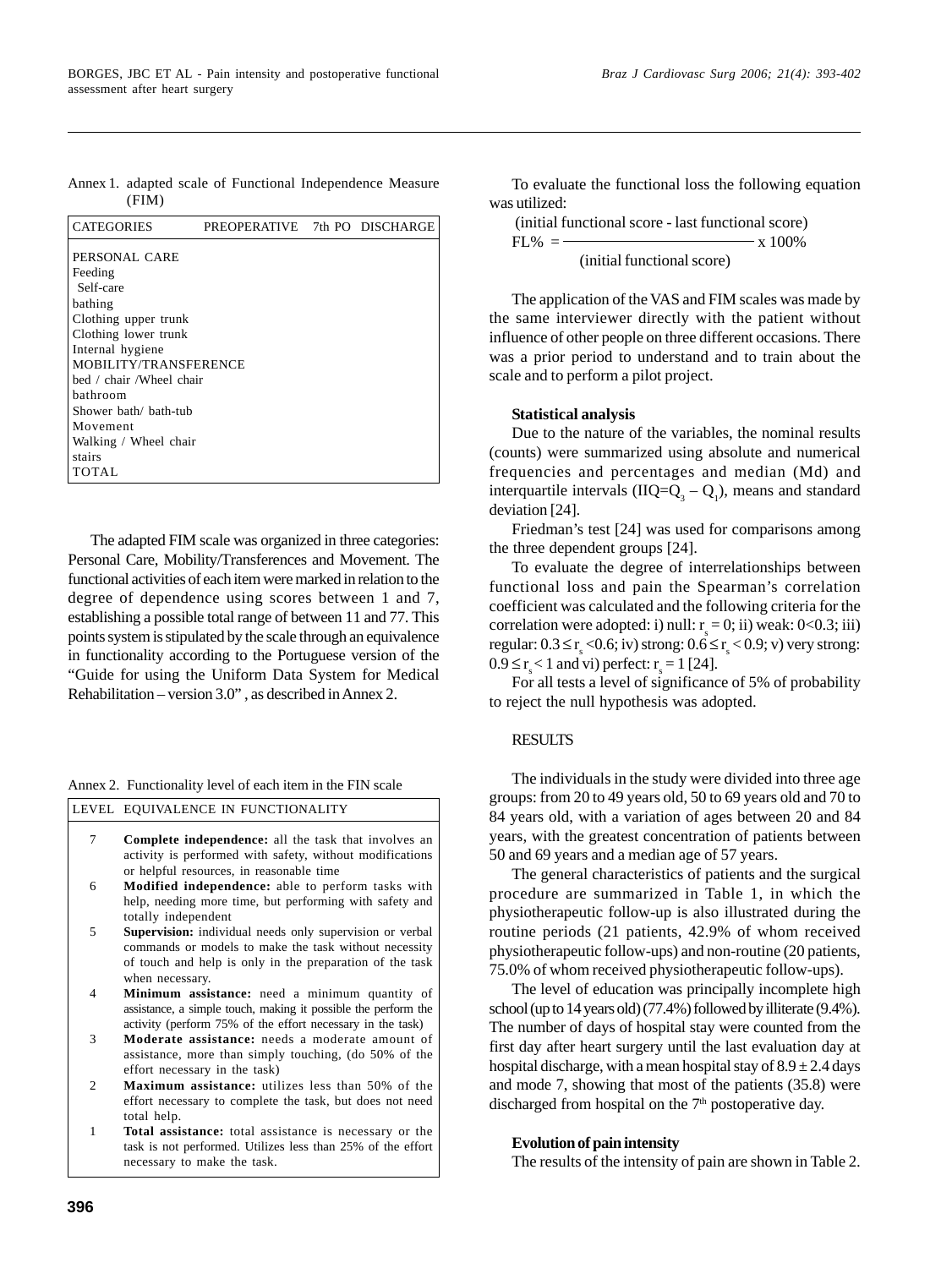Table 1. General characteristics of 41 patients who were submitted to elective heart surgery from June 2002 to March 2003, in the Heart Surgery Service of HC-FMB/ UNESP

| Category                     | Frequency of          | $\frac{0}{0}$ |
|------------------------------|-----------------------|---------------|
|                              | the patients $(n=41)$ |               |
| Gender                       |                       |               |
| Female                       | 16                    | 39.0          |
| Male                         | 25                    | 61.0          |
| age range (years)            |                       |               |
| 20 to 49                     | 9                     | 22.0          |
| 50 to 69                     | 28                    | 68.3          |
| 70 to 84                     | $\overline{4}$        | 9.8           |
| Heart surgery                |                       |               |
| First                        | 32                    | 78.0          |
| Reoperation                  | 9                     | 22.0          |
| Type of surgery              |                       |               |
| CABG1                        | 31                    | 75.6          |
| V <sub>2</sub>               | 1 <sub>0</sub>        | 24.4          |
| <b>CPB</b>                   |                       |               |
| Yes                          | 29                    | 70.7          |
| No                           | 12                    | 29.3          |
| Physiotherapy (total sample) |                       |               |
| Yes                          | 25                    | 61.0          |
| No                           | 16                    | 39.0          |
| Physiotherapy follow-up      |                       |               |
| Routine                      |                       |               |
| Yes                          | 9                     | 42.9          |
| No                           | 12                    | 57.1          |
| Non-routine                  |                       |               |
| Yes                          | 15                    | 75.0          |
| No                           | 5                     | 25.0          |

*1 - CABG = Coronary artery bypass grafting; 2 - V = valve surgery*

A comparison among the three periods was considered significant, demonstrating an increase in the intensity of pain with a median of about 3 at hospital discharge.

Moderate pain occurred more on the 7<sup>th</sup> PO day and at hospital discharge.

On the  $7<sup>th</sup>$  PO day it was observed that analgesia was only used "if necessary"; oral dipyrone was prescribed for all patients but, at the moment of data collection, the patients reported that they had not received medication on that day.

## **Evolution of the level of functionality**

In reference to the FIM scale, statistically significant differences were observed in all categories of functionality and between the times of measurement. The most accentuated decrease was seen on the  $7<sup>th</sup>$  PO day in all categories (Table 3).

In respect to the %FL, a statistically significant difference of functional loss was observed among the studied periods for all categories (Table 4).

# **Relationship between the functionality, (categories and total) and subgroups (gender, age, type of surgery, first surgery or reoperation and CPB)**

In the preoperative period, when a correlation of the functionality and the subgroups was made, a significant difference was only noted for the age, with the highest score in the 20 to 49-year age range and the lowest in the 70 to 84 year age range.

On the 7th PO day, when the functionality was compared among the subgroups to analyze the categories: Personal Care, Mobility/Transference and Movement were observed, a significant difference was observed only for gender (p<0.01), with men having better functionality compared to women; in the other subgroups non-significant differences were observed.

In the analysis of the total FIM score on the  $7<sup>th</sup>$  PO day, a significant difference was observed for gender both among the groups and between the periods  $(p<0.01; p=0.04)$ , with men and patients from non-routine periods having better overall functionality; in all the other groups non-significant differences were observed.

Table 2. Measurement of position and spread, results of tests and commentary in the preoperative period, on the 7th PO day and at hospital discharge, in reference to pain

| Scale<br>$(n=41)$ | PREOPERATIVE |                   |             |           | $7th$ PO   |             |           |           | HOSPITAL DISCHARGE | Friedman<br>$Test^3(T)$ | Commentary                             |
|-------------------|--------------|-------------------|-------------|-----------|------------|-------------|-----------|-----------|--------------------|-------------------------|----------------------------------------|
| <b>VAS</b>        | Md<br>0.0    | <b>IIO</b><br>0.0 | mean<br>1.0 | Md<br>3.2 | <b>IIO</b> | mean<br>2.7 | Md<br>3.0 | HО<br>1.0 | mean<br>2.3        | $T = 71.4$<br>p < 0.01  | 7 <sup>th</sup> PO > Hosp<br>Dis > Pre |

*1- Md = median; 2 - IIQ= Q3-Q1 ; 3 – Friedman's test taking into account the mean in each group.*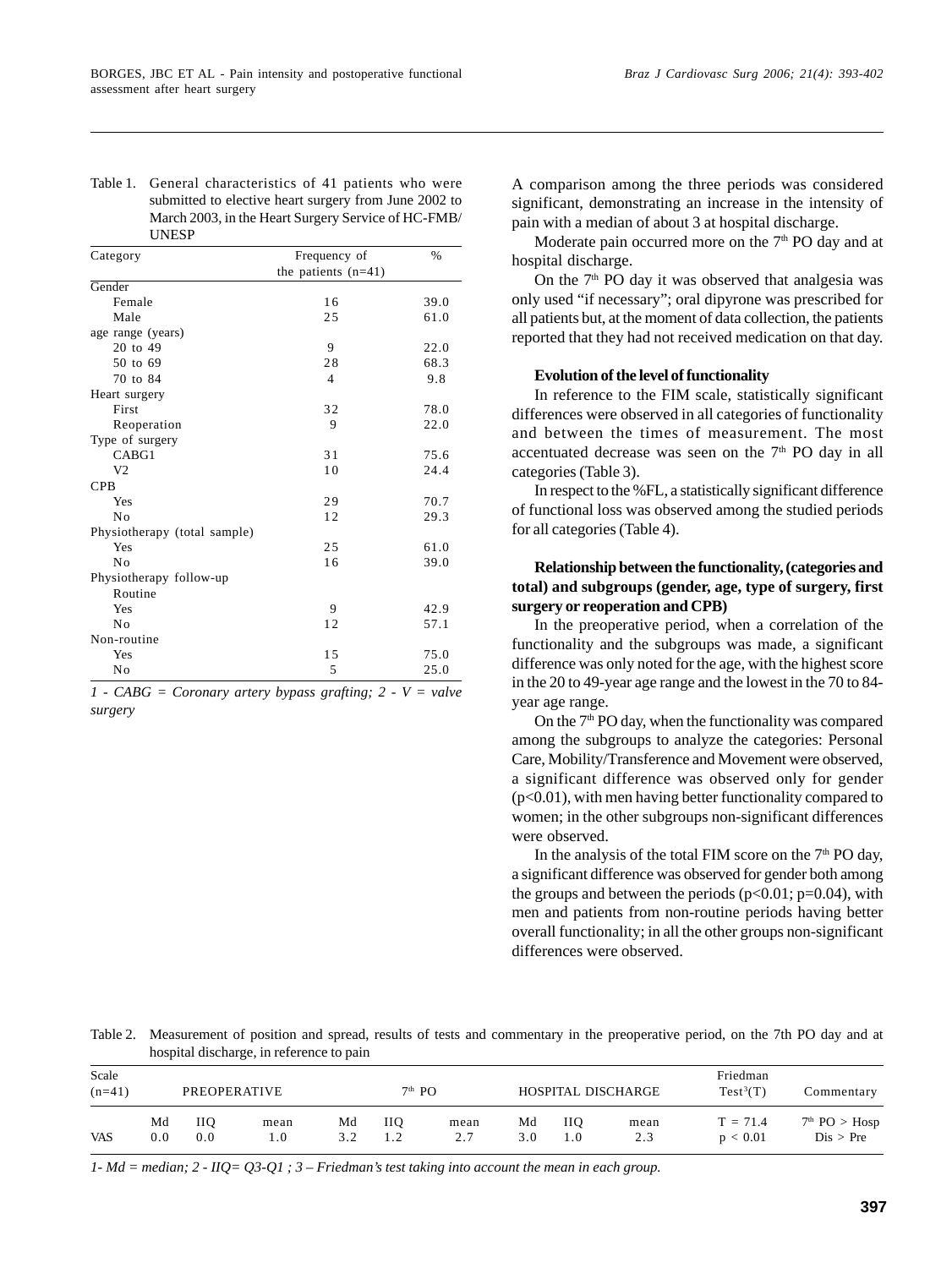| <b>PREOPERATIVE</b> |            |      |      | $7th$ PO<br>HOSPITAL DISCHARGE |                                |                        |            | Friedman<br>$Test^3(T)$ | Commentary     |                                    |
|---------------------|------------|------|------|--------------------------------|--------------------------------|------------------------|------------|-------------------------|----------------|------------------------------------|
| Md                  | <b>IIQ</b> | Mean | Md   | IIQ.                           | Mean                           | Md                     | <b>IIQ</b> | Mean                    |                |                                    |
|                     |            |      |      |                                |                                | PERSONAL CARE (n=41)   |            |                         |                |                                    |
| 42.0                | 0.0        | 2.9  | 37.0 | 7.0                            | 1.4                            | 38.0                   | 3.5        | 1.7                     | 59.2<br>p<0.01 | Pre>Hosp. Dis>7 <sup>th</sup> PO   |
|                     |            |      |      |                                | MOBILITY / TRANSFERENCE (n=41) |                        |            |                         |                |                                    |
| 21.0                | 0.0        | 2.9  | 18.0 | 2.5                            | 1.4                            | 18.0                   | 0.0        | 1.7                     | 58.3<br>p<0.01 | Pre>Hosp. Dis>7 <sup>th</sup> PO   |
|                     |            |      |      |                                |                                | MOVEMENT $(n=41)$      |            |                         |                |                                    |
| 14.0                | 0.0        | 2.9  | 7.0  | 1.5                            | 1.4                            | 7.0                    | 2.0        | 1.7                     | 60.5<br>p<0.01 | Pre> Hosp. Dis> 7 <sup>th</sup> PO |
|                     |            |      |      |                                | 7 <sup>th</sup> PO             | TOTAL FIM SCORE (n=41) |            |                         |                |                                    |
| 77.0                | 0.0        | 2.9  | 61.0 | 9.0                            | 1.3                            | 63.0                   | 6.5        | 1.8                     | 60.6<br>p<0.01 | Pre>Hosp. Dis>7 <sup>th</sup> PO   |

| Table 3. Measurements of position, spread, results of tests and commentaries among the preoperative, 7 <sup>th</sup> PO day and Hospital Discharge |
|----------------------------------------------------------------------------------------------------------------------------------------------------|
| periods according to the categories: Personal Care, Mobility/Transference, Movement and total FIM scores.                                          |

*1-Md = median; 2 - IIQ= Q3-Q1 ; 3 – Friedman's Test taking into account the mean in each group*

Table 4. Measurements of position, spread, results of tests and commentary among the Preoperative period, 7th PO day and Hospital Discharge, according to the categories Personal Care, Mobility/Transference, Movement and Total FIM score.

| $FL%$ A=(initial=pre/<br>final= $7thPO$ ) |      | $FL\% B = (initial = pr\acute{e}/$<br>final=hospital discharge) |      |      | $FL\%$ C=(initial=7 <sup>th</sup> PO/<br>final=hospital discharge) |     |                        | Friedman<br>$Test^3(T)$        | Comentary        |                    |
|-------------------------------------------|------|-----------------------------------------------------------------|------|------|--------------------------------------------------------------------|-----|------------------------|--------------------------------|------------------|--------------------|
| Md                                        | IIQ. | mean                                                            | Md   | IIQ. | mean                                                               | Md  | IIQ.                   | mean                           |                  |                    |
|                                           |      |                                                                 |      |      |                                                                    |     | PERSONAL CARE (n=41)   |                                |                  |                    |
| 11.9                                      | 10.7 | 2.6                                                             | 9.5  | 7.2  | 2.3                                                                | 0.0 | 6.0                    | 1.1                            | 64.9<br>p < 0.01 | FL%A > FL%B > FL%C |
|                                           |      |                                                                 |      |      |                                                                    |     |                        | MOBILITY / TRANSFERENCE (n=41) |                  |                    |
| 14.3                                      | 5.2  | 2.6                                                             | 14.3 | 2.4  | 2.3                                                                | 0.0 | 8.5                    | 1.1                            | 61.2<br>p < 0.01 | FL%A > FL%B > FL%C |
|                                           |      |                                                                 |      |      |                                                                    |     | MOVEMENT $(n=41)$      |                                |                  |                    |
| 50.0                                      | 23.9 | 2.6                                                             | 50.0 | 19.2 | 2.3                                                                | 0.0 | 16.7                   | 1.1                            | 57.1<br>p < 0.01 | FL%A > FL%B > FL%C |
|                                           |      |                                                                 |      |      |                                                                    |     | TOTAL FIM SCORE (n=41) |                                |                  |                    |
| 18.2                                      | 13.2 | 2.7                                                             | 16.9 | 7.8  | 2.2                                                                | 0.0 | 7.2                    | 1.1                            | 66.8<br>p < 0.01 | FL%A > FL%B > FL%C |

*1- Md = Median; 2 – IIQ= Q3-Q1; 3- Friedman's test taking into account the mean in each group.*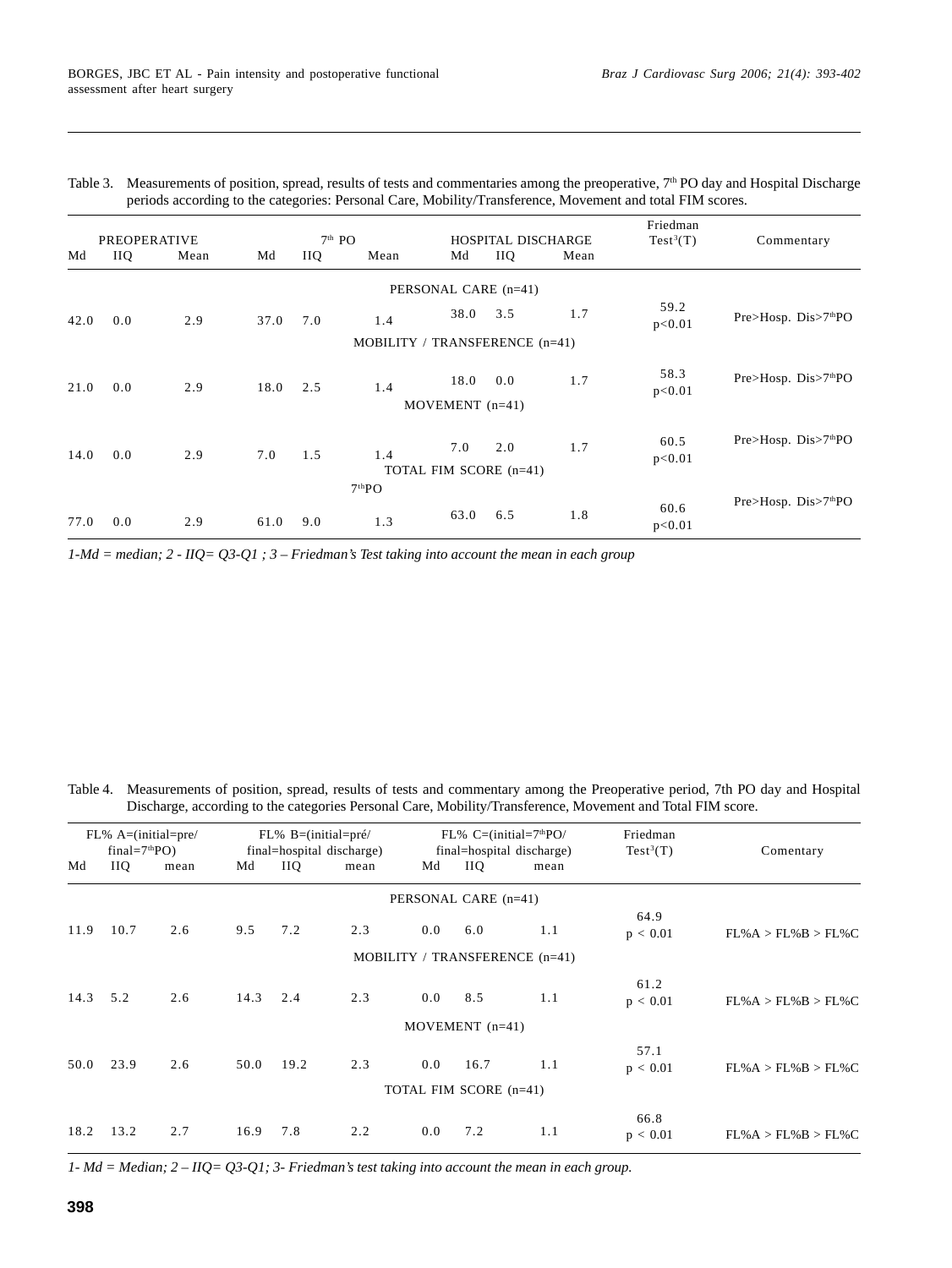## **Correlation of the functional loss and pain**

Significant agreement in the reduction in pain was noticed between the  $7<sup>th</sup>$  PO day and hospital discharge (rs = -0.41;  $p< 0.01$ ).

The correlations between reduction in pain and functional loss in all categories, demonstrated significant disagreements (Table 5). This difference demonstrated that there was an improvement of the functionality between the 7th PO day and hospital discharge and the contribution of this improvement was a decrease in pain between the  $7<sup>th</sup>$  PO day and hospital discharge.

Table 5. Correlations between total percentage Functional Loss and percentage gradient of pain increase on the scale

| <b>CORRELATIONS</b>                             | $\mathbf n$ | rSpearman | p          |
|-------------------------------------------------|-------------|-----------|------------|
|                                                 |             |           |            |
| tFL 7PO discharge x tFL pre 7PO                 | 41          | $-0.41$   | < 0.01     |
| tFL 7PO discharge x pain G VAS 7PO discharge    | 41          | $-0.47$   | < 0.01     |
| FL 7PO discharge x PFcp pre 7PO                 | 41          | $-0.42$   | < 0.01     |
| FLcp 7PO discharge x pain G VAS                 | 41          | $-0.35$   | < 0.01     |
| FLmt 7POdischarge x FLmt pre 7PO                | 41          | $-0.47$   | ${}< 0.01$ |
| FLmt 7PO discharge x pain G VAS 7POdischarge    | 41          | $-0.49$   | < 0.01     |
| FL loc 7PO discharge x PF loc pre 7PO           | 41          | $-0.54$   | < 0.01     |
| FL loc 7PO discharge x pain G VAS 7PO discharge | 41          | $-0.49$   | < 0.01     |

#### DISCUSSION

## **Pain**

In the preoperative period, the intensity of pain for all patients was zero. On the 7<sup>th</sup> PO day, the VAS scale presented a median intensity of 3.2, signifying moderate pain for the majority of patients, similar to the results of Teixeira & Valverde Filho [25] and Mueller et al. [26].

At hospital discharge, the median pain intensity was similar to the pain reported on the  $7<sup>th</sup>$  PO day (3.0); this was considered moderate pain (56.9%).

There was a significant difference in respect to pain comparing the preoperative period, the  $7<sup>th</sup>$  PO day and hospital discharge. The greatest pain was on the  $7<sup>th</sup>$  PO day with a reduction before hospital discharge, therefore agreeing with the results of Bucerius et al. [3]. The patients reported that even the highest intensity of pain was tolerable. However this level of pain increased with coughing or when exerting effort to move, as was reported by Walther et al. [2], Bucerius et al. [3] and Mueller et al. [26], who said that the pain in the thoracic region after heart surgery is tolerable, as long as the sternum and the ribs are stable, a condition also verified in the patients of this study. Nevertheless, whether the pain in the postoperative period of heart surgery is acceptable or tolerable is questioned by Pimenta et al. [4], as there is no parameter for comparison.

In this study, the approach to postoperative pain was an important focal point due to its involvement in the overall state of the patient. As is well known, with pain the patient reduces his movements, avoids deep breaths and sleeps less, causing physical tiredness and less interest in the treatment [4, 27]. Hence, Pimenta et al. [4] and Teixeira & Valverde Filho [25] recommend control of pain as a preventative measure in the overall treatment of the patient.

#### **Considerations related to functionality**

This study demonstrated that surgical interventions cause changes in the functional capacity in agreement to the results of Myles et al. [22], who stated that heart surgery is associated to specific damage in the functionality and ability of patients. The scores of the categories: Personal Care, Mobility/Transference and Movement and the total FIM score, when comparing the preoperative,  $7<sup>th</sup>$  PO day and hospital discharge, demonstrated a significant reduction in functionality.

The total score on the  $7<sup>th</sup>$  PO day compared to the preoperative period demonstrated a functional loss of 18.2%; at hospital discharge the functionality was similar to the  $7<sup>th</sup>$ PO day, but, even so with a significant reduction when compared to the preoperative period with a functional loss of 16.9%. This decrease in the functional capacity is similar to the loss reported by Christiansen et al. [9]; it is not considered a deficiency or incapacity, but, in some cases, it can become an established functional limitation.

## **Preoperative period**

When the functionality in the preoperative period was compared between the age subgroups, the result was significant for all categories; younger patients presented with better functionality than older patients. It is clear that elderly patients need special care and functional assessment is important in geriatrics, with the aim of carefully placing the elderly back in society, as was suggested by Lawton [8], Pollack et al. [28] and Rigolin [16].

#### **Seventh postoperative day**

The best score was seen in patients who required supervision only in respect to going up and coming down stairs with independence for all other items. This patient was different to the others, as in additional to daily physiotherapy sessions, presented with less pain.

The lowest number of points was for a patient who was the only case who suffered from a postoperative stroke and who required much assistance in all activities and so had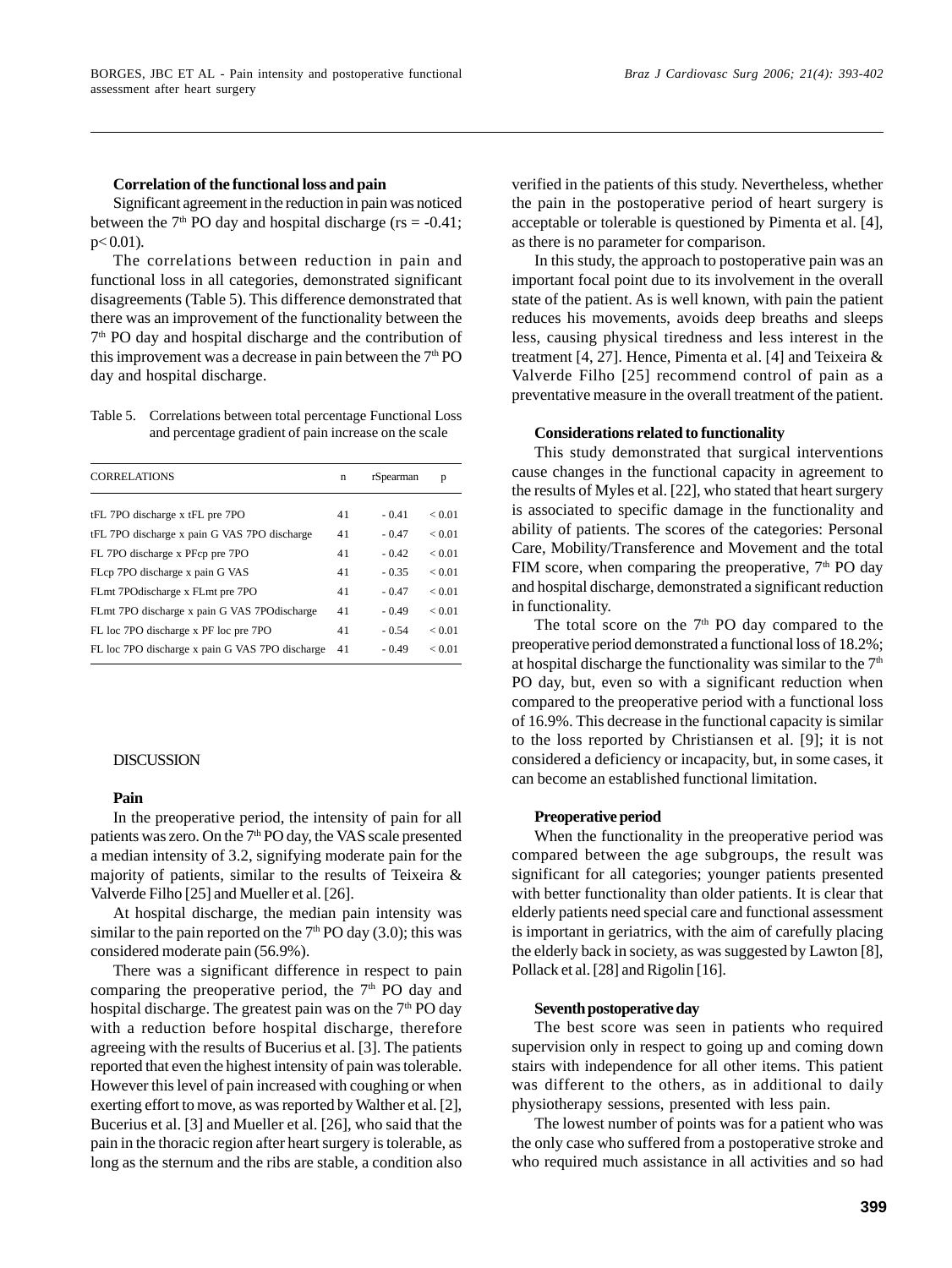the lowest values in all categories.

The category of Movement presented the greatest functional loss in the postoperative period compared to the preoperative period (50%); when evaluating activities in the subgroups, a significant association between the routine and non-routine periods of physiotherapy was observed. Physiotherapy in the non-routine period involved 15 patients, showing that, due to the availability of trainee physiotherapists, a continuous treatment was possible including training in walking and going up-stairs and downstairs, offering a better functional performance compared to patients who did not receive physiotherapy. This improved performance was also verified when the periods were compared, as even though nine patients received physiotherapy in the routine period, due to the great number of patients and too few professionals, this treatment only focused on respiration, demonstrating that rehabilitation of heart patients in phase I (in hospital) is not performed for all aspects; the preference is still related to breathing, with functional preparation in second place.

In all categories, it was observed that there is a significant difference between men and women, that is, men have better functional performance for activities.

# **Hospital discharge**

Hospital discharge varied from the  $7<sup>th</sup>$  PO to the  $17<sup>th</sup>$  PO day showing the socioeconomic difficulties of these patients. Hence, the moment of the hospital discharge was not correlated to the subgroups.

The maximum number of points was for one specific patient who presented with a high level of independence for the Movement category, even though he was still slow during some activities. The least number of points was for a patient who suffered a stroke in the postoperative period, which is secondary deficit with this complication.

The lowest functional loss occurred in the Personal Care category when compared to the preoperative period (9.5%). Patients presented the greatest functionality in respect to the food item.

Three patients did not present functional loss in the Mobility/Transference category, but the median functional loss in comparison to the preoperative period was 11.9%. Patients presented greater functionality in respect to going to the bathroom.

The greatest median functional loss was seen in the Movement Category when compared to the preoperative period (50%), however the two patients who required total assistance in the preoperative period due to the necessity of rest, presented with functional benefits at hospital discharge. From this result we see that the FIM instrument representing the patient's functional capacity at the moment of its application, reflected the real benefits over the study period, as was also reported by Berg-Emons et al. [12] and Ottenbacher et al. [14].

Still considering the Movement category, both on the  $7<sup>th</sup>$ PO day and at hospital discharge patients presented with less functionality in respect to going up and down stairs. These results demonstrated that even with the physiotherapist managing to help some patients, those who did not receive help reported that they did not realize that going up and down stairs was permitted and would not perform this activity without authorization from the doctor. This situation was unexpected, as the phases of heart rehabilitation are duly documented in the literature that states that in phase I, from the  $5<sup>th</sup>$  to  $7<sup>th</sup>$  PO day, patients must be able to go up and down stairs involving 8 to 10 steps [18, 26]. Hence, there is a necessity to explain all aspects of heart rehabilitation, including an educational program at hospital discharge. These considerations are recommended by Thonson et al. [18], when they state that patients, to be released from hospital should be confident in their capacity to face everyday situations.

# **Considerations and comparisons about pain and functionality**

According to the literature, the algic state interferes in the evolution in the postoperative period, as the patient avoids certain activities [4, 25,27], in this study, the reduction in the pain level from the  $7<sup>th</sup>$  PO day to hospital discharge contributed to high levels of functionality.

The total functionality score, between the preoperative period and hospital discharge, demonstrated the reduction of the functional capacity related to pain. This reduction can be a relevant factor in respect to hospital discharge and in the satisfactory levels of recovery of patients as was supported by Myles et al. [22].

The correlation between postoperative pain and functionality is implicated in the quality of life and is considered an important final circumstance of heart surgery patients [2]. In this study, the approach to assessment also presupposed not only to measure and describe the impact of surgical intervention on the capacity of patients to perform day-to-day tasks, but, also to provide elements for a more efficacious treatment, preserving the functional state and well-being of patients.

# **CONCLUSIONS**

1. The level of pain in the postoperative period was higher on the  $7<sup>th</sup>$  PO day, when compared to hospital discharge and had a significant repercussion on the functionality.

2. After heart surgery, patients presented with damage to the functional capacity. The functionality level was lower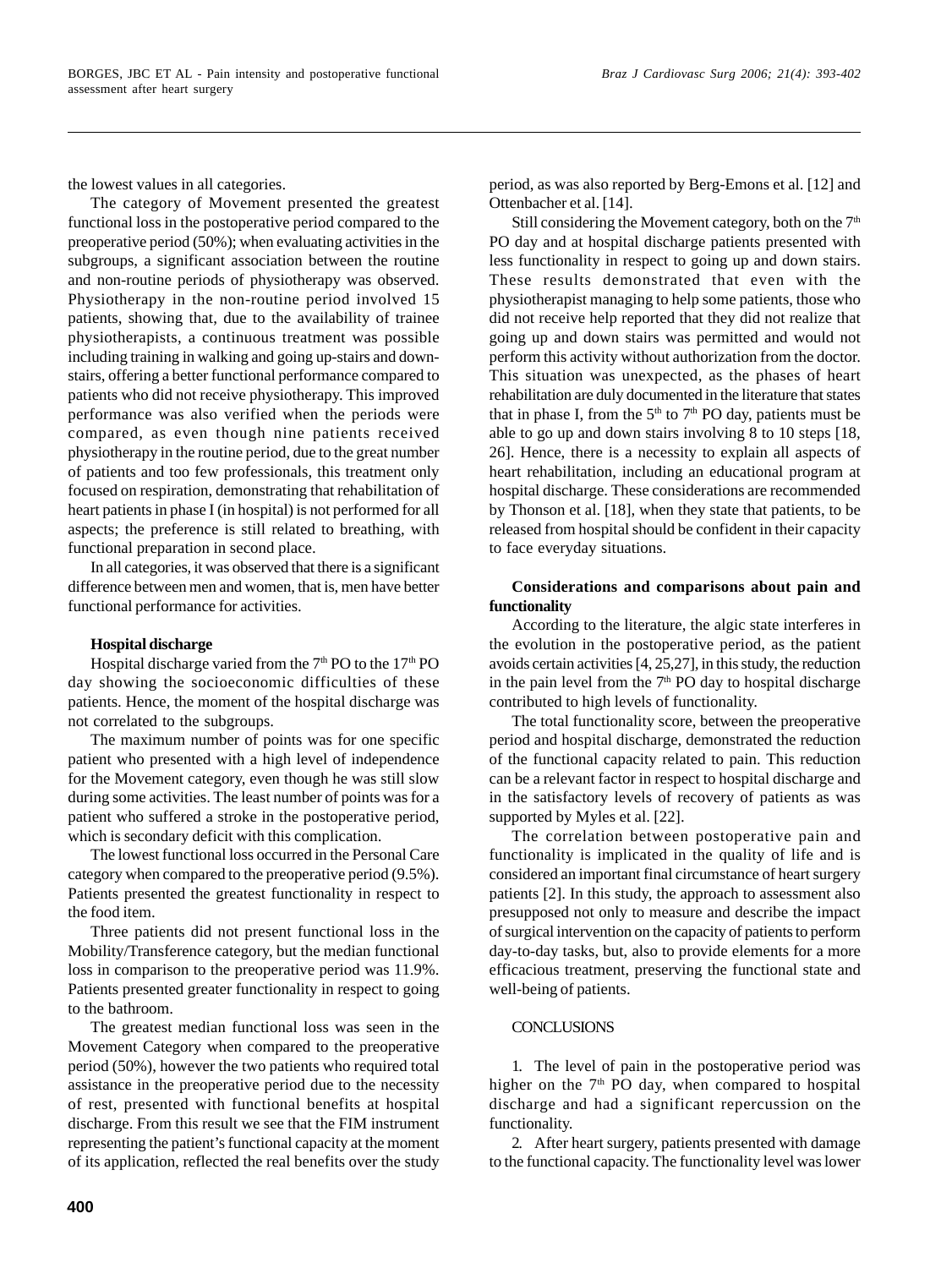important factor in the prognosis at hospital discharge. 3. In the preoperative period, the youngest patients presented with higher functionality. The levels diminished with age and the least functionality was seen in over 70 year-old patients.

4. Physiotherapy has proved important for postoperative recovery, mainly in relation to movement.

5. The assessment made in the preoperative period provided useful and practical measures of what can be achieved. The assessment performed on the 7<sup>th</sup> PO day and at hospital discharge classified the patients according to loss and benefits, indicating those that needed more care and training in their capacities.

## **REFERENCES**

- 1. Akins CW, Austen WG. Revascularização miocárdica no tratamento das coronariopatias. In: Eagle KA, Haber E, De Sanctis RW, Austen WG, eds. Cardiologia. São Paulo:Médica e Científica;1993. p.451-99.
- 2. Walther T, Falk V, Metz S, Diegeler A, Battelini R, Austschbach R et al. Pain and quality of life after minimally invasive versus conventional cardiac surgery. Ann Thorac Surg. 1999;67(6):1643-7.
- 3. Bucerius J, Metz S, Walther T, Doll N, Falk V, Diegeler A et al. Pain is significantly reduced by Cryoablation therapy in patients with lateral minithoracotomy. Ann Thorac Surg. 2000;70(3):1100-4.
- 4. Pimenta CAM et al. Dor: ocorrência e evolução no pósoperatório de cirurgia cardíaca e abdominal. Rev Paulista Enfermagem. 1992;11(1):3-10.
- 5. Pimenta CAM. Escalas de avaliação de dor. In: Teixeira MJ, ed. Dor: conceitos gerais. São Paulo:Limay;1994. p.46-55.
- 6. Pimenta CAM, Cruz LM, Santos JLF. Instrumentos para avaliação da dor. Arq Bras Neurocir. 1998;17(1):15-24.
- 7. Souza FAEF, Pereira LV, Giuntini PB. Mensuração da dor. In: Teixeira MJ, ed. Dor: contexto interdisciplinar. Curitiba:Maio;2003. p.179-86.
- 8. Lawton MP. The functional assessment of elderly people. J Am Geriatr Soc. 1971;19(6):465-81.
- 9. Christiansen CH, Schwartz RK, Barnes KJ. Cuidados pessoais: avaliação e controle. In: Delisa JA, ed. Medicina de reabilitação: princípios e práticas. São Paulo:Manole;1998. p.109-31.
- 10. Guide for the Uniform Data Set for Medical Rehabilitation, Functional Independence Measure (FIM) [online], Version 5.1, Buffalo;1997. Disponível em http://www.sciqueri.research.med.va.gov/fim.htm
- 11. Riberto M, Miyazaki MH, Jorge Filho D, Sakamoto H, Battistella LR. Reprodutibilidade da versão brasileira da Medida de Independência Funcional. Acta Fisiátrica. 2001;8(1):45-52.
- 12. van den Berg-Emons HJ, Bussmann JB, Brobbel AS, Roebroeck ME, van Meeteren J, Stam HJ. Everyday physical activity in adolescents and young adults with meningomyelocele as measured with a novel activity monitor. J Pediatr. 2001;139(6):880-6.
- 13. Laíns J. Guia para o Sistema Uniformizado de Dados para Reabilitação Médica (SUDRM). Tradução autorizada pelo Uniform Data Set for Medical Rehabilitation, State University of New York at Buffalo. Coimbra;1991.
- 14. Ottenbacher KJ, Hsu Y, Granger CV, Fiedler RC. The reliability of the functional independence measure: a quantitative review. Arch Phys Med Rehabil. 1996;77(12):1226-32.
- 15. Oden KE, Kevorkian CG, Levy JK. Rehabilitation of the post-cardiac surgery stroke patient analysis of cognitive and functional assessment. Arch Phys Med Rehabil. 1998;79(1):67-71.
- 16. Rigolin VOS. Avaliação clínico-funcional de idosos hospitalizados [Dissertação de Mestrado]. São Paulo:Escola Paulista de Medicina, UNIFESP;2001.
- 17. Sansone GR, Alba A, Frengley JD. Analysis of FIM instrument scores for patients admitted to an inpatient cardiac rehabilitation program. Arch Phys Med Rehabil. 2002;83(4):506-12.
- 18. Thomson A, Skinner A, Piercy J. Fisioterapia de Tidy. 12ª ed. São Paulo:Santos;1994. 500p.
- 19. Carvalho ACC, Oliveira EM, Souza JAM. Pós-operatório de cirurgia cardíaca. In: Knobel E, ed. Condutas no paciente grave. São Paulo:Ateneu;1998. p.1031-42.
- 20. Ferraz MB. Tradução para o português e validação do questionário para avaliar a capacidade funcional "Stanford Health Assessment Questionnaire" [Tese de Doutorado]. São Paulo: Escola Paulista de Medicina, UNIFESP;1990.
- 21. Nielsen D, Sellgren J, Ricksten SE. Quality of life after cardiac surgery complicated by multiple organ failure. Crit Care Med. 1997;25(1):52-7.